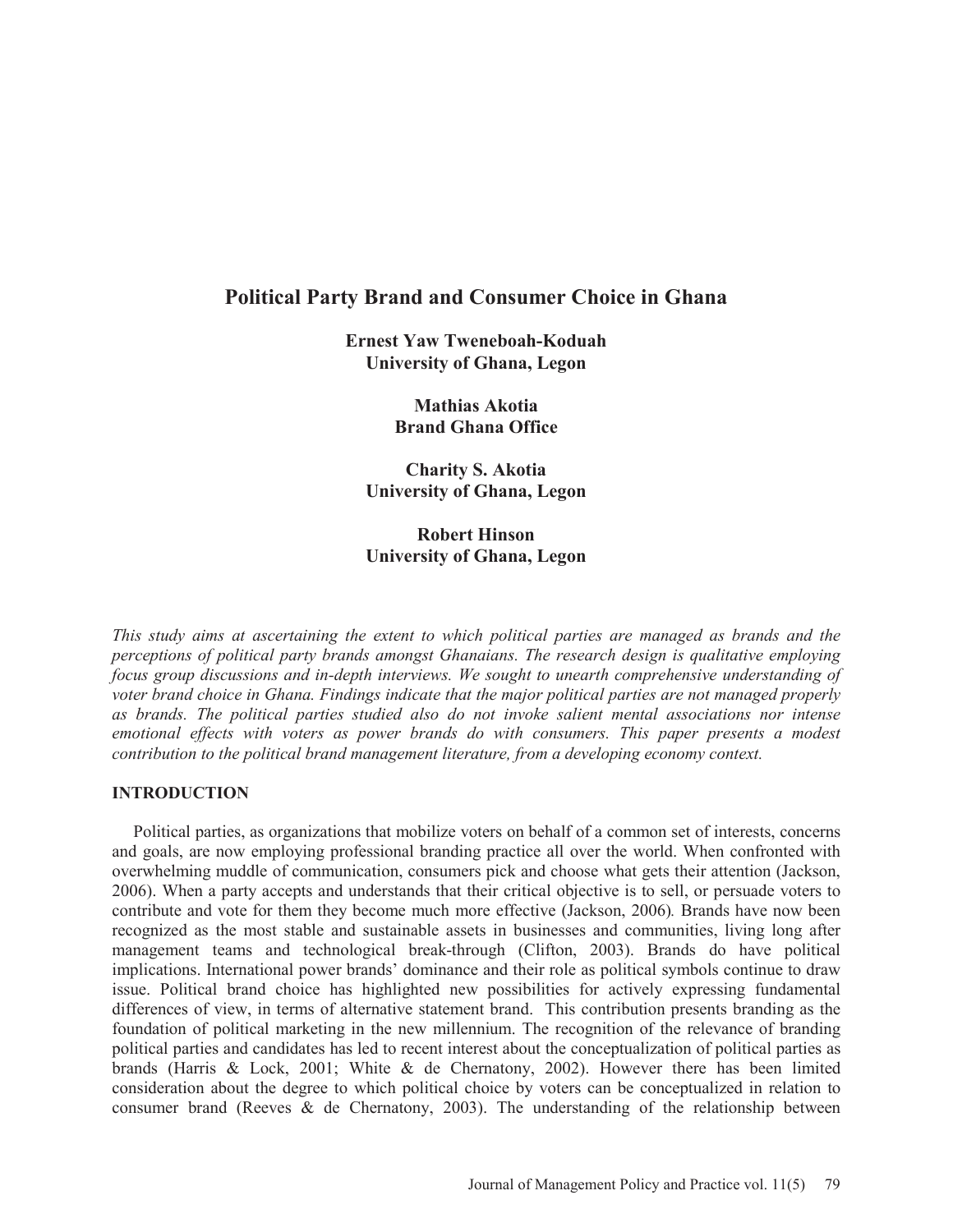commercial brand and political parties needs to be thoroughly deepened and expanded, to provide meaning and theoretical context to employing brand expressions to describe and explain political activity.

 The objective of this study is to contribute to the conceptualization of political brand choice through an exploratory study of opinions of voter political brand choices in Ghana. The overarching aim of this paper is therefore to analyze the extent to which political brand choices are formed and draw lessons for political party branding. The questions addressed by this article are therefore: What are the current voter perceptions of major political parties? To what extent are images of political party developments and imagery in Ghana analogous to the commercial brand typology? What branding opportunities exist for political parties in Ghana? This paper is significant at two levels. Firstly it makes an important contribution to the global academic discourse on political branding. Secondly it offers important insights into how political parties in Ghana, can better conceptualize their brand propositions from a consumer choice standpoint.

### **HISTORICAL DEVELOPMENT OF POLITICAL PARTIES IN GHANA**

 Political parties became important as instruments in Ghana's democratic practice as early as the 1950s when the country was in transition from colonial rule to an independent sovereign nation-state. As many as 8 political parties emerged between 1954 and 1957 to participate in the struggle for self-determination against British colonial rule. Between 1969 and 1972 up to 12 political parties were formed to join hands in the agitation to restore democratic rule in the country. In 1979 when the country had to reclaim her government from the military and place it on a democratic basis there was an explosion of political parties: 11 political parties mushroomed; by 1981 the scramble to form political parties had simmered down reducing the number to 6. These struggles resurged in 1986-1992 culminating in January 1993 when Ghana was ushered into constitutional rule with a democratic system of government. The 1992 Constitution guarantees various political and civil rights, including the right to form political associations, speak freely, choose who to govern the country, and the right to participate in the government of the country in other forms. Like their predecessors, the political parties that currently exist have been driven by the core values of democracy. The country's history of military dictatorship and abuse of human rights were compelling reasons for insisting on the freedom to form political parties. The language of the social movements that struggled against the PNDC affirmed the belief of the Ghanaian political class in these democratic principles, which ultimately formed the core of their demands for democracy.

 Between May 1992, when the ban on political parties was lifted and November of the same year, 13 political parties were registered; namely, Democratic Peoples Party (DPP), New Generation Party(NGP), Ghana Democratic Republican Party(GDRP), National Independence Party(NIP), Peoples Heritage Party(PHP), Every Ghanaian Living Everywhere Party(EGLE), National Convention Party (NCP), National Democratic Congress (NDC), New Patriotic Party(NPP), People's National Convention(PNC), People's Party for Democracy and Development(PPDD), National Justice Party(NJP), and National Salvation Party(NSP). Some of the political parties – for example, NPP, had emerged from an old political tradition dating back to the 1950s and subscribing to conservative liberalism. Others like the NDC were entirely new political entities; they had no roots in Ghanaian politics and did not pronounce any explicit political ideology. A number of them did not survive the competitive as well as organizational and financial demands of electoral politics. The NDC won both the presidential and parliamentary elections held in November-December 1992. Four years into constitutional rule, eight of the political parties NPP, NDC, PNC, DPP, EGLE, NCP, People's Convention Party (PCP), and Great Consolidated People's Party (GCPP) had survived to contest the 1996 elections which NDC won again. At December 2000, 7 political parties: NPP, NDC, PNC, CPP, GCPP, National Reform Party (NRP), and United Ghana Movement (UGM), contested the election and NPP won. NPP won again at December 2004 elections. In December 2008 general election, NDC won with Prof. John Atta-Mills as the presidential candidate. Looking at the historical background, NPP and NDC have been the dominant parties since 1992. The study will therefore focus on NPP and NDC political parties.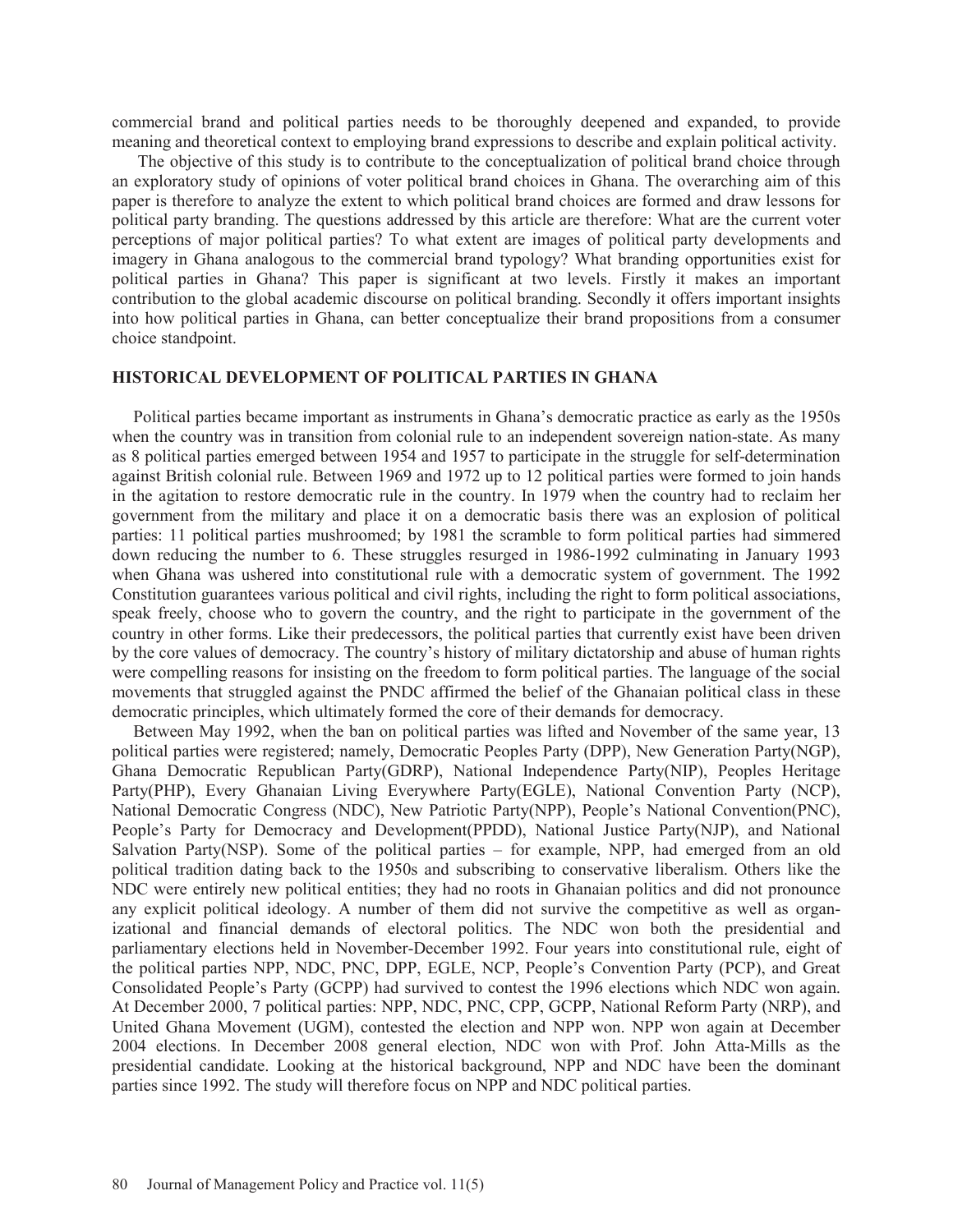## **POLITICAL BRAND CONCEPTUALISATION**

 The extent to which voter choice is similar to consumer brand choice was examined by Reeves and de Chernatony (2003). They concluded that while commercial brand theory is largely appropriate for analyzing the evolving entity, functional and self concept components of a political brand, consumer brand theory needs greater re-conception to effectively analyze the differentiation, social and relationship building properties of political brands. White and de Chernatony (2002) examined political party branding as a means of establishing party values and winning support through the study of the British Labor Party. White and de Chernatony concluded that the New Labor brand, with an explicit promise of desirable social change, was an essential element in the modernization of the Party and its successes at three different national elections. This study also pointed out the particular need for a political brand to espouse differentiated values, socialize its members to its brand values, and, ensure its performances and behaviors of party members support and reinforce communicated brand values and promises.

### **Conceptual/Commercial Brand Framework**

 A brand in commercial essence is a name that influences buyers. What really makes that name become a brand is the saliency, differentiability, and intensity attached to those associations (Kapferer, 2004). The role of the marketer is to create frames for the development of a brand in the minds of customers, by providing an appropriate physical product, service process and supportive communication (Gronroos, 2000). Several models (Urde, 1999; Lepla and Parker 2002; Kapferer, 1997; Kapferer, 2004) have been developed to describe and guide brand development. Hanby (1999) notes that the most complete exposition of the *holistic* view of the brand is recorded by Kapferer (1997, 2004).

 The researchers now discuss the Kapferer brand model and discuss it as the main conceptual anchor for our study. The analysis replicates Kapferer,s brand model.

## **Kapferer (2004) Brand Identity Construct**

Kapferer (2004) advanced a brand model, arguing that the brand's deepest values must be reflected in its external signs of recognition. Identity is what helps an organization feel that it truly exists and that it is a coherent and unique being, with a history and place of its own and different from others. Identity is on the senders' side, the rationale being to stipulate the brand's meaning, aim and self image. A brand identity therefore expresses the brand's characteristics, "drawing upon the brand's roots and heritage, to give the brand its unique authority within the confines of defined values and benefit" (p.102). Kapferer posited that a brand identity has six facets which define the identity of a brand as well as the boundaries within which it is free to change and develop. They are: Physique, Personality, Culture, Relationship, Reflection and Self-Image.

 According to Kapferer, the brand physique, relationship and reflection, are the visible components of the brand identity prism and the *social* facets, which give the brand its *external* expression. Kapferer however states that brand personality, culture and self-image, are those that incorporate the brand itself. within its spirit. (p.111)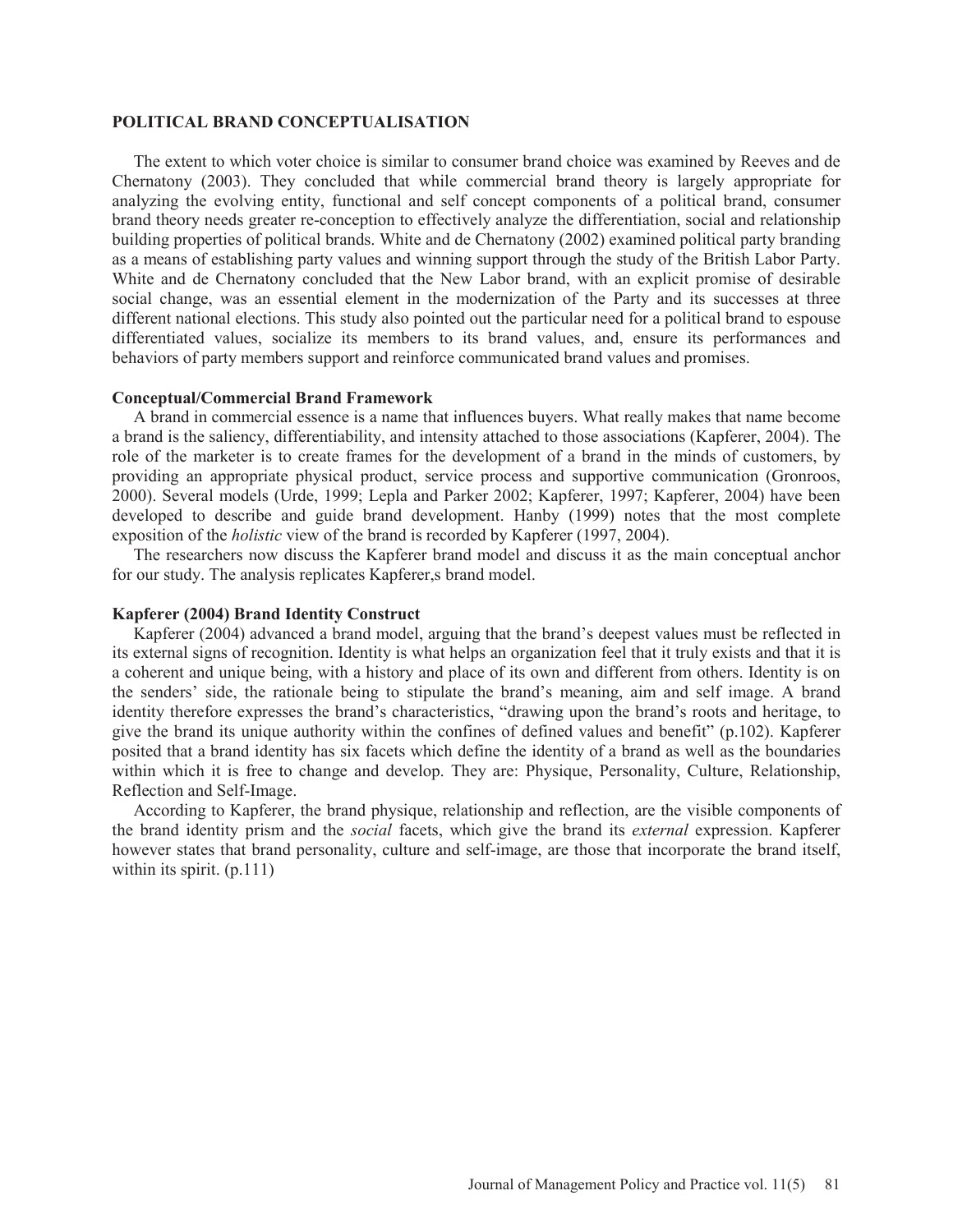## **FIGURE 1: BRAND IDENTITY PRISM**



Source: Kapferer, 2004

## **THEORETICAL AND OPERATIONAL CONSIDERATIONS**

### **The Brand Physique**

 A brand's physique represents its physical specificities and qualities. It is the physique that gives expression to a brand's functional added values (Kapferer, 2004). A political brand's functional benefits can be conceptualized as the policies and programs of a political party and promises to be acted upon if elected into government, and the overall voter evaluation of party performance (Reeves & de Chernatony, 2003).

### **The Brand as a Personality**

 Brand personality has to do with the distinctiveness of a brand itself, as perceived by consumers (de Chernatony et al., 1998). Brand personality may be measured by human personality traits (Kapferer, 2004). Political party brand consumers focusing on a brand's personality would describe a political party in human personality terms.

## **A Brand has Its Own Culture**

 The cultural dimension refers to their sources, their fundamental ideals and to their sets of values, basic principles governing the brand in its outward signs (Kapferer, 2004). Political brand culture would relate to community values most relevant to political voting electorate and a political party's values. Political brand culture would also relate to social pressure and the sources of voter political choices.

### **A Brand is a Relationship**

 A brand's relationship reflects the mode of conduct that most identifies the brand. Thus, this facet has several implications for the way the brand acts, delivers value, relates to its customers (Kapferer, 2004). Political brand relationships would relate to relationships existing between voters and specific political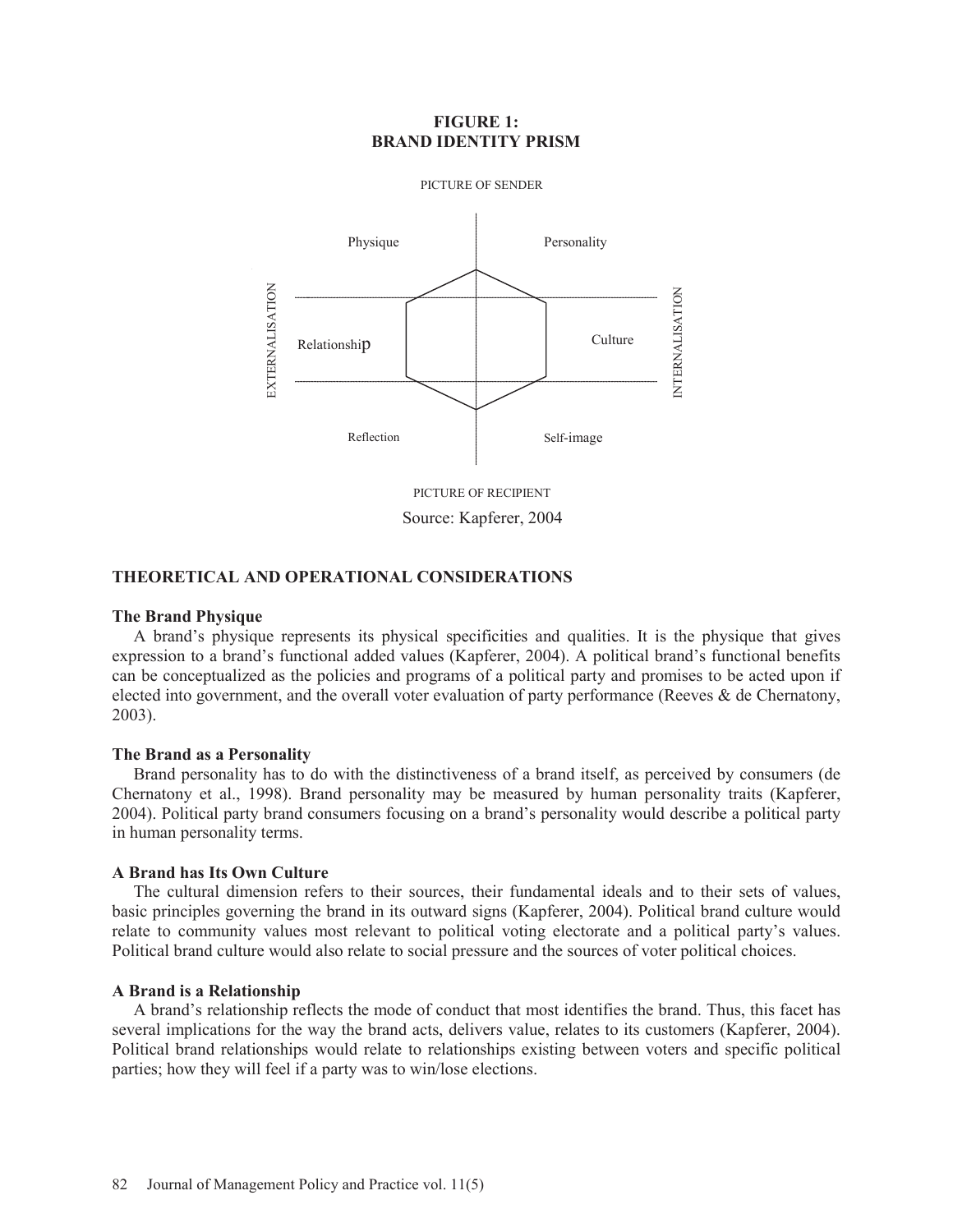## **The Brand is Also a Customer Reflection**

 A brand as customer reflection represents how the target wishes to be seen as a result of consuming the brand thus providing a model with which to build own identity (Kapferer, 2004). A brand tends to build a reflection or image of the buyer or user. Customer reflection relates to whom and what type of person is likely to vote for and/or be a member of this or that party.

## **A Brand Speaks to the Target's Self-Image**

 Through the consumer attitude towards a certain brand, a certain type of inner relationship is developed with the consumer (Kapferer, 2004). A political voter's self image would speak to the kinds of mental pictures evoked when a potential voter votes for or supports a particular party.

These brand descriptors form the conceptual anchor on which this study is hinged.

## **RESEARCH METHODOLOGY**

We adopt a qualitative research approach to this study because we were seeking deep and rich explanations for a phenomenon that had hitherto been under-researched from a developing country perspective. We were also seeking answers to political brand management questions by examining social settings and the individuals who inhabit these settings (Berg 2007).

 Fieldwork was carried out in 2007. A total of 82 focus groups discussions were conducted as part of a larger study of political opinions in eight regions (42 constituencies out of a total of 230) in Ghana. The main objective of the focus group was to enable deep insight to be gained through creating a forum where the respondents feel sufficiently relaxed to reflect and portray their feelings and behavior using their language and logic (Maholtra & Birks, 2003).

 All participants in the study were registered voters in Ghana mainly in the politically active age, between 20 and 45 year range. Group numbers for each of the eight regions covered for this study reflected the region's share of the national voter register. Groups were composed of  $8 - 12$  respondents. To help with group dynamics the respondents were grouped 20 to 35 and 36 to 45 years of age. In addition to the focused groups, a total of 120 persons were interviewed via in-depth interviewing technique. Using purposive sampling, on the bases of those prepared to share their opinions and could avail them-selves for the interview for at least an hour, the samples for both focus group and in-depth interviews were constituted by those who could express themselves in English and/or the most widely spoken Ghanaian languages-Twi/Ewe/Hausa/Ga. Party activists were excluded from the groups, as experience has shown they take entrenched party positions that hamper the flow of the discussions. Ashanti and Volta regions were excluded from the fieldwork because they are NPP (government party) and NDC (main opposition party) strongholds, respectively. The in–depth interview on the other hand, aimed at collecting detailed qualitative information from opinion formers and leaders who for one reason or the other could not join the focus group discussions. Semi-structured discussion guide was employed and the recruitment of respondents was done through a recruitment guide that dropped party workers and those either below 18 or above 45 years old. All interviews ere audio recorded and transcribed. Data was analyzed through a thematic analysis, based on our conceptual framework. By ordering and integrating the codes the issues relating to our research questions and other relevant data were identified and reported. Where necessary, respondents are quoted verbatim, to underscore specific findings that differ, reinforce or moderate the strength of the general opinions.

## **PRESENTATION AND DISCUSSION OF FINDINGS**

 Voter perceptions of the two leading political parties-New Patriotic Party (NPP) and National Democratic Congress (NDC) are presented in relation to the dimensions of Kapferer's Brand Identity construct. Other political parties in Ghana received insignificant respondents' attention even when prompted. The findings related to each construct are then discussed in the context of relevant literature. A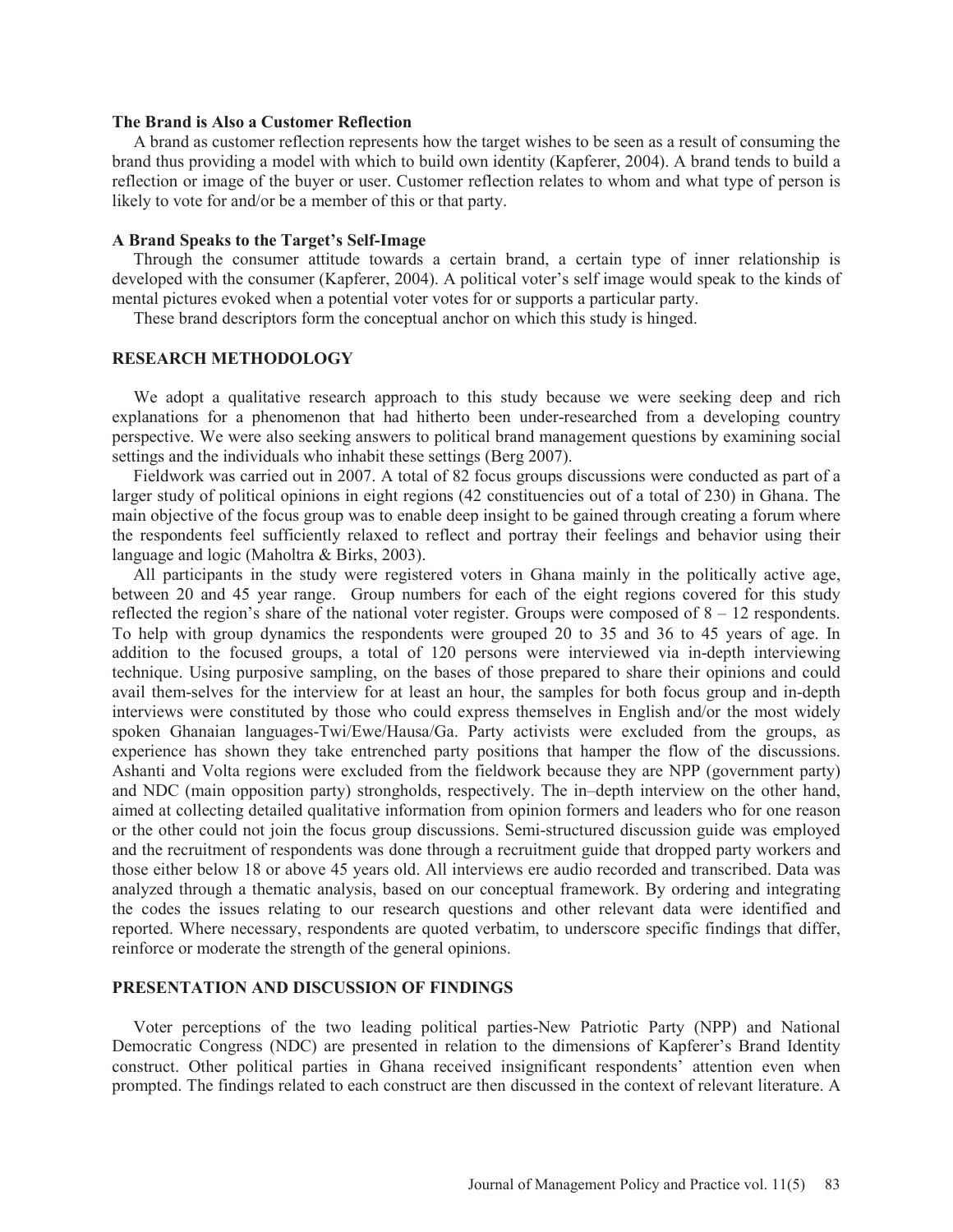few Twi (the most widely spoken language in Ghana) expressions are supplied to amplify some responses.

### **Political Party Brand's Physique**

 When asked policies, programs, campaign promises and /or material benefits respondents would associate with NPP and NDC, less than half of the focus group respondents associated NPP with road construction, national health insurance, freedom of speech and human rights. "We still have economic hardships (Ahokyere), but there is serenity (asomdwe/ahotor) that we never enjoyed under NDC", seem to rationalize less than half of the focus group respondents' seemingly contradictory experiences about NPP. Across all groups, more than half of the focus group respondents associated NPP with clear messages and promises on free basic education, youth employment creation, human rights, national health insurance. Respondents recalled NPP's election 2004 campaign slogan "4 more years… so far so good", without prompting, with positive projects such as "Metro Mass Transit, Free Compulsory Universal Basic Education (FCUBE), National Health Insurance Scheme (NHIS), Ghana Education Trust Fund (GETFUND), repeal of criminal libel law, HIPC and Capitation Grant*".* Significantly, more than half of respondents claimed that the NPP has failed to deliver the election promises made.

 "To me NDC is the party of the moment," (Youth, Koforidua-Srodie), epitomizing the view of some respondents, who claimed they had voted previously for NPP but now were dissatisfied with NPP. Less than half of respondents strongly believe that NDC government performed better in terms of infrastructure development, sanitation, general economic well being and social inclusiveness. NDC was not associated by respondents with specific projects and programs. When NDC was associated with an achievement that achievement needed to be described or compared with a present development. "When NDC was in power there was more money than now…under NDC everyone could find some work to do but now…" are examples. The majority of respondents, including NDC sympathizers, credited NDC initiated projects such as GETFUND to NPP demonstrate the chaos in NDC communication. NDC was rather easily remembered for the negative: "lack of internal democracy and due process…the fights at party congresses…NDC belongs to Rawlings…atrocities committed by AFRC and PNDC…"

 The functional or physical component of a brand must be made of a combination of salient objective attributes, which come to mind when the brand is cued (Kapferer, 2004). These must be perceived by voters to be relevant and must also be enacted in a reliable, consistent and responsible manner (Aaker, 1996). In terms of party communication effectiveness NPP was more effective, hence respondents top of mind recalls of NPP slogans and campaign promises. However, NPP could not be differentiated from NDC on the strength of actual performance delivered on the economy and job creation. NPP stands clearly above NDC on civil rights and liberties but as was claimed by more than half of respondents delivering jobs/economy is their most important current brand choice driver. NDC was positively discriminated on the bases of social inclusion which is desirable, but again, not the most salient. NDC's most critical drawback is its chaotic communication, as well as residual negative imagery continually reinforced by unplanned communication by its leadership.

#### **A Brand as a Personality**

 When respondents were asked to describe the personality of NPP and NDC, more than half of respondents described NPP's personality as "betrayer, snake *under grass*, unfaithful, liar, boastful, arrogant, hypocritical, insensitive and crafty". The party is also associated with arrogance, self – centeredness, hypocrisy, inconsideration, and implementing policies in a rush.

 On the positive note, NPP was perceived as "democratic, peaceful and upholding the rule of law". The party was again seen as "instilling peace among its members and preaching stability in the nation as against NDC that is preaching and practicing violence". For less than half of the focus group respondents, NPP was "good (*oye*)…as we dislike NDC". But here again more than half of respondents saw many of the claimed NPP strengths as façade. "NPP is doing massive road construction because this is where they line their pockets", (Youth, across groups). "Road for what? When you criticized NDC for road construction at the time the citizenry was hungry, you are doing worse" (Across groups).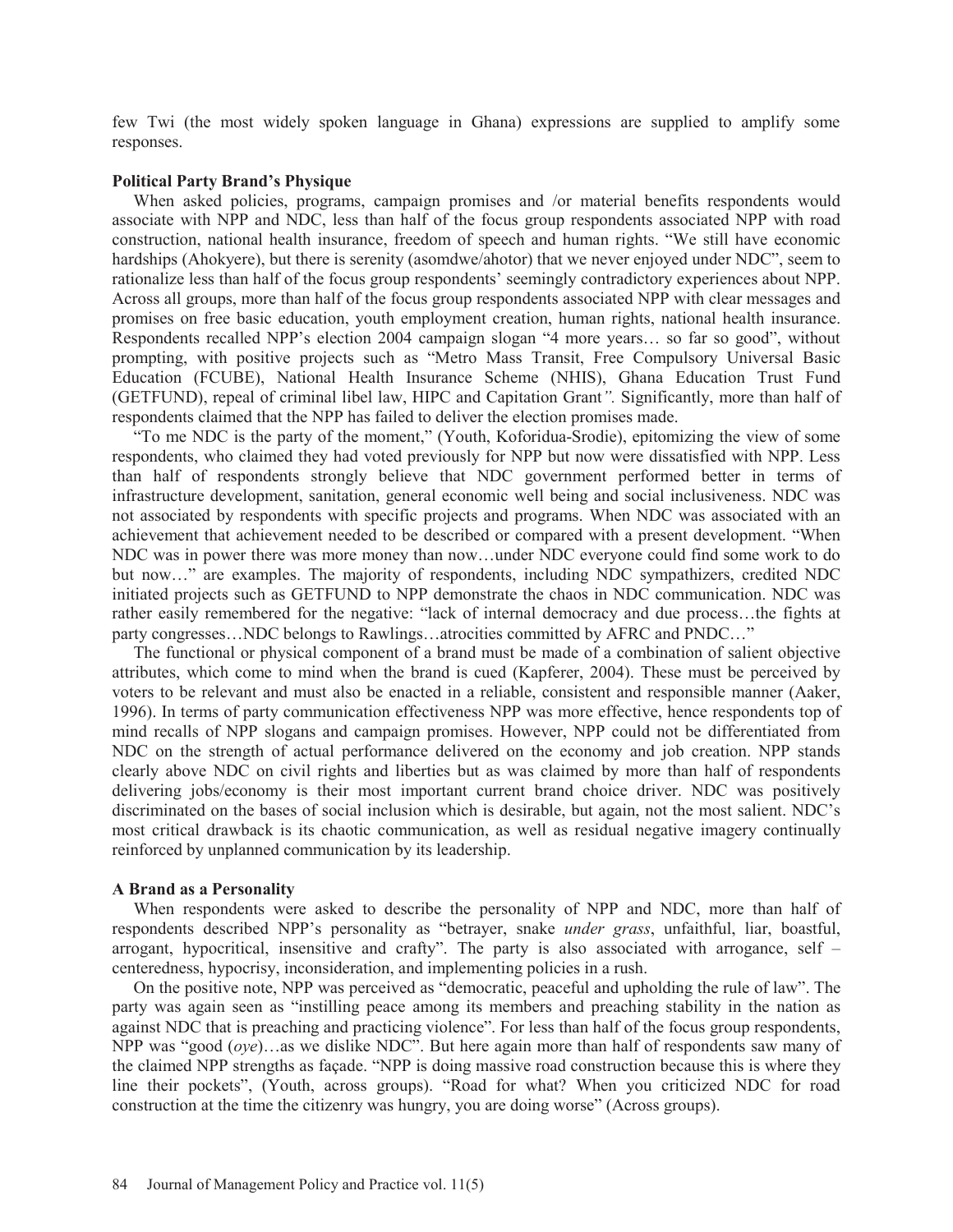NDC was associated with "violence, atrocities, corruption, coup mentality, dictatorship, lack of internal democracy and not learning from the past". Respondents see the founder of the party (J. J. Rawlings) to be autocratic and power-hungry.

 NDC also was not associated with any philosophy, policies and programs as "NDC does not talk about issues…NPP is always setting the agenda and getting NDC derailed because NDC is happy to talk anyhow". NDC was claimed as disunited, lacking leadership, too radical, very impatient, confused, "too desperate and hungry for power as demonstrated by the frequency it embarks on demonstrations" (Across groups). NDC was perceived as having negative residual image. "Almost all our traders and industrialists, including my poor mother, suffered atrocities" (Business owner, Nkawkaw).

 When asked about the key differences or similarities between NPP and NDC, both parties were claimed to be similarly "corrupt, greedy and immoral", pursuing the same political and economic agenda. The only difference however, centers on the ethnic sources of core voter support. Evidently both NDC and NPP political parties do not have differentiated *personalities*.

 By communicating the brand clearly the brand builds up character gradually. Thus for a political party to become a brand the political party's name must evoke saliency, differentiability, intensity, certitude and trust (Kapferer, 2004). To more than half of respondents both political parties do not conjure any saliency or exclusivity. Trust is also missing among more than half of respondents for these parties. More than half of the focus group respondents regard both parties as similar as the parties are not ideologically differentiated. This finding is consistent with the general trend towards decline of the degree of political party differentiation (Reeves and de Chernatony, 2003).

## **A Brand as Culture**

 Explored here are the myriad of social factors that impact on voter brand choices. Less than half of respondents who perceived NPP as imbued with democratic values typified NPP as "democratic, peaceful and upholding the rule of law". The party was also perceived as "instilling peace among its members and preaching stability in the nation as against NDC that is preaching and practicing violence". However more than half of respondents claimed that under NPP there was "untold social and economic exclusion of the majority in the country...they preach peace and practice vice". Exploring respondents' party association with community *values for collective well being*, *values of relational well-being, values of personal well being* and moral values (Nelson and Prilleltensky, 2005), more than half of respondents claimed parties in Ghana could not be discriminated on these values. "The parties are similarly corrupt and greedy… pursuing the same economic and political policies…the difference being that NPP is more polished in pursuing its selfish agenda and more refined in lying than NDC…but has less tendency to walk the talk than NDC" (Legon student groups).

 Even in the consideration of the impact of social pressures on voter political brand choice tangible differences were not revealed. Almost all respondents claimed they are aware of some form of social pressures, mostly from ethnic groups, families, community and religious leaders, being exercised to influence votes. The majority contention is that Asantes (for NPP) and Ewes (for NDC) were more likely to comply with ethnic pressures than other ethnic groups in Ghana. At a lower level Akyems and Kwahus (for NPP) and some northern ethnic groups (for NDC) were mentioned. The least likely to comply with ethnic pressures in political choices were mentioned as Fantes and Bonos. Almost all respondents claimed they have heard party campaign appeals based on ethnicity.

 Another dimension of the impact of social pressures to voter political brand choice was the perceived role of Rawlings in galvanizing either Akan or Asante voter choices against NDC. To less than half of the focus group respondents (mostly voters in Kwahu and Akim constituencies) NDC is a party owned by Rawlings, an "Ewe". Meanwhile Rawlings' characterization by this minority as "violent…not democratic…always preaching violence" means "NDC cannot be appealing to us Akans/Asantes)". The claim also was that it was the "Akan group that bore the blunt of the violent Rawlings' led AFRC/PNDC governments". For those who hold this view, the more prominent Rawlings is as a leader of NDC, the more the Akan group is motivated to rally behind NPP.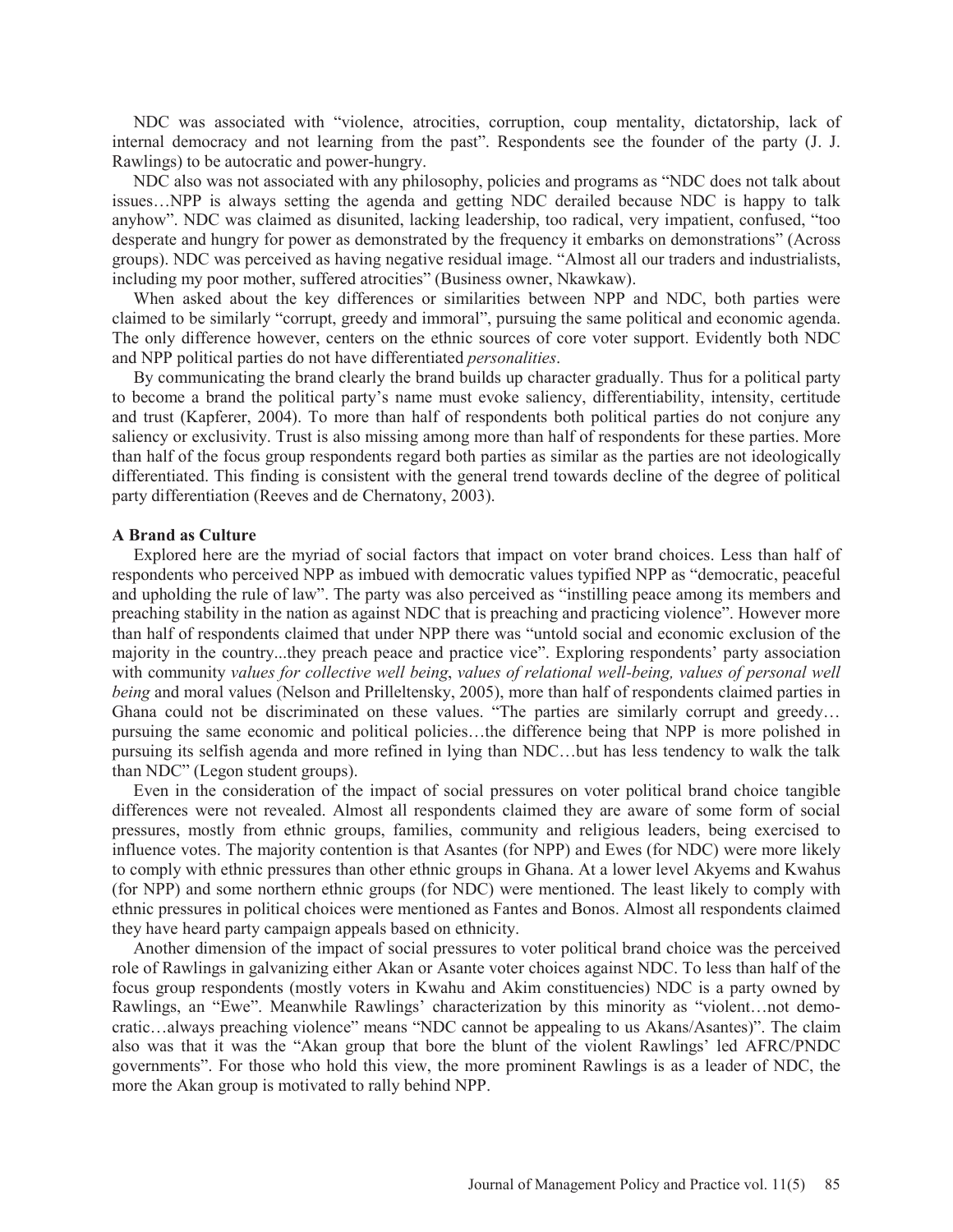## **A Brand as a Relationship**

 Voters long standing voluntary and committed relationship with identification to a political party were explored. In mainly Eastern Region's Akim and Kwahu constituencies, the claim was that of long standing UP/ NPP tradition. Less than half of the focus group respondents claimed they had committed relationships with NPP. "No matter how hard NDC tries I will not be attracted to NDC" was a popular minority view. In coastal Greater Accra, parts of Central, and the North it was adversarial relationship with NPP, on the bases of "NPP's unfulfilled promises and lies…lack of social inclusiveness…NPP's disrespect for minority non-Akan groups…the killing of Ya Na". In these areas respondents' dislike for NPP seemed to be the driver of NDC sympathies, and not loyalty towards NDC per se. Considerable minority across groups was found to be attracted to NDC because of the force of Rawlings persona (this view was strong among groups composed of "settlers" in southern Ghana, and in the North).

 More than half of respondents claimed they did not have any committed relationship with any particularly party, even though they are likely to vote than not. No significant political party communities were identified and only insignificant minority of respondents ever attend political rallies. Almost all respondents have never contributed to party funding, although insignificant minority has ever received money "rewards" as incentive for activists roles during political party campaigns. Significantly, at least one out of four respondents in each group had switched between NDC and NPP at previous elections and as many as one out of four or five persons spoken to would either not vote at all, are undecided or would not be bothered about election results if elections were to be held today, "because all parties are the same." More than half of the focus group respondents, in response to whether they would consider or not a new political party, claimed they did not find it necessary for a new party to be formed again in Ghana, no matter how ideal it might be. "If NDC fails I will vote for NPP, to punish the offending NDC party, and vice versa" capped the argument for the majority and which reflects voter inertia, lack of loyalty and committed relationship with majority of voters.

### **A Brand is a Customer Reflection**

 The questions asked were: who was more likely to be a supporter/ member of NDC/NPP, who is more likely to be NPP/NDC party member/loyal follower? Less than half of the focus group respondents claimed someone from Ashanti Region and, or, the Akim and Kwahu constituencies of Eastern region was more likely to adopt NPP. Similarly, someone from the Volta Region or parts of the North was claimed to be more likely to adopt NDC. Again less than half of the focus group respondents claimed the "masses" across ethnicity were more likely to adopt NDC while the "elites" were more likely to vote NPP. To more than half of the focus group respondents, NDC followers could not be discriminated from NPP as same "masses or persons may vote today for this party and tomorrow for another" Brand will always tend to build a reflection or an image of the user which it seems to address. However, one cannot discriminate NDC party supporter from NPP on the bases of national issues, concerns or causes. This may be indicative of political parties in Ghana not differentiated on issues or concerns beyond ethnic affiliations of their leadership.

## **A Brand Speaks to the Voter Self Image**

 A political brand speaks to our self-image when the political brand aligns with the self concept of the individual voter, self image being the target's own mirror. More than half of respondents claimed that they are unhappy with the way political parties and government are being run in Ghana. More than half of the focus group respondents described NPP as "betrayer, poisonous snake, unfaithful, liar, boastful, arrogant, hypocrite, insensitive and crafty". NDC was perceived as having an image evolving from the AFRC/PNDC days, reinforced during NDC's two terms in office. Associating "NDC with dictatorship and violence" were common characterization. The party was not associated with any philosophy, policies and programs.

 Less than half of the focus group respondents claimed that either NDC or NPP political parties fit their self concepts. Even then the degree of fit is not strong as almost all respondents reported a discrepancy between voter self concept and their perceptions of political brand. The degree of misfit was evident when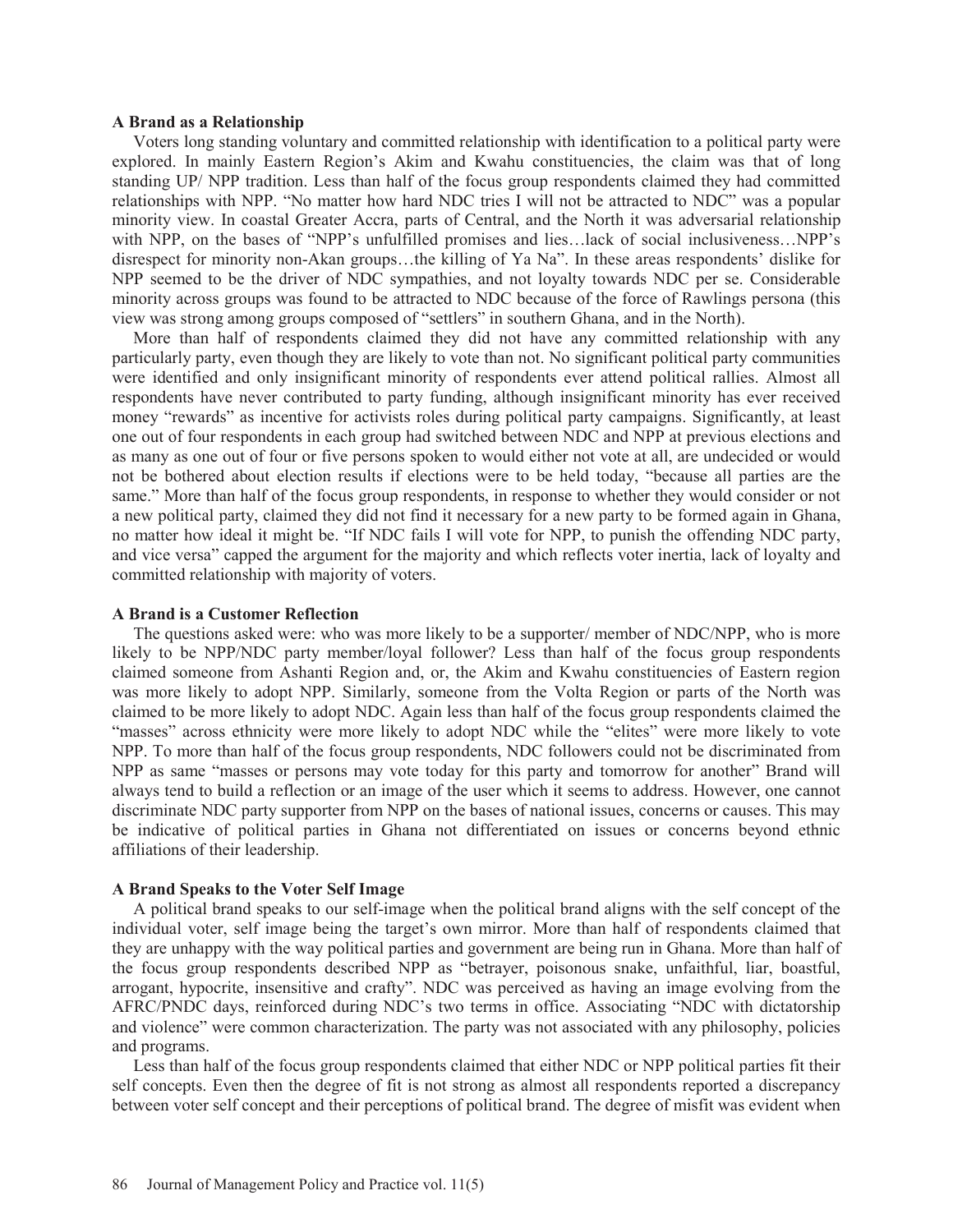respondents were asked to compare the political party they would vote for today with their *ideal*. Significantly, almost all respondents claimed that political parties in Ghana are far from their *ideal*. This finding should be troubling to the major parties in Ghana. As parties are not meeting voting expectations, a threshold may be violated when voters, like all consumers, will clamor for changes they perceive are desirable, beyond their current evoked sets of major political parties.

## **CONCLUSION AND RECOMMENDATION**

 This study adds to the understanding in relation to consumer brands. Clearly, political branding can be conceptualized in terms of a "commercial" brand using Kapferer's Brand Identity prism. Based on this exploratory study a few conclusions can be drawn. First, brand analyses of political parties have demonstrated that political parties in Ghana are not managed as *brands*. Second, neither do they constitute mental nor the emotional effects akin to strong consumer brands. Third, having allowed political brands to develop negative reflections is a major challenge. Political brands, like other consumer brands, are not created overnight. They have to earn the respect of the voter overtime, on the basis of history of performance and heritage (Kapferer, 2004).

 To start the process of branding political parties have to clarify their brand values, aims and ambitions as well as brand promises (or propositions). The brand is then internalized through the alignment of leadership, management systems and processes to the brand values and behaviors that will deliver value to voter. Party activists and members are then educated and socialized into the new values. The party can then expect to have brand supportive mind-set and behaviors from its internal customers. It is only then that the Party externalization through a series of party contacts and communication with its external customers, the voter, will become brand driven. Responsibility for brand development is likely to be leadership based, and led by leaders who have the vision and authority to engender shared brand support and commitment, and on brand behavior.

 On the bases of this exploratory study, and from a brand *health* perspective, both NDC and NPP are acutely *sick*, needing revitalization to become relevant to voters. Failing, these parties will inadvertently be creating opportunity for the emergence of a *new* political brand. For, in the new economy, people want to give meaning to their choices. It is brands that add value to consumer choices and tell a story about buyers, that can provide this meaning and, in so doing, the durable competitive advantage political parties crave for.

 An attempt to compare our findings with other African countries proved futile. The reason being that, there is little research (if any) on political Party Branding in African. It is therefore recommended that similar work be undertaken in other African countries. We propose the following research questions for future research:

- 1. What are the current voter perceptions of major political parties in Africa?
- 2. To what extent are images of political party developments and imagery in Africa analogous to the commercial brand typology?
- 3. What branding opportunities exist for political parties in Africa and how could this be realized?

## **REFERENCES**

Aaker, D. (1996). *Building Strong Brands*. New York: The Free Press.

Berg B. (2007) "Qualitative Research Methods for the Social Sciences" Pearson International Edition, Sixth Edition pp. 8.

Clifton, R.(2003). Introduction. In, Clifton, R. & Simmons, J. (Eds), *Brand & Branding*.London: The Economist In Association with Profile Books.